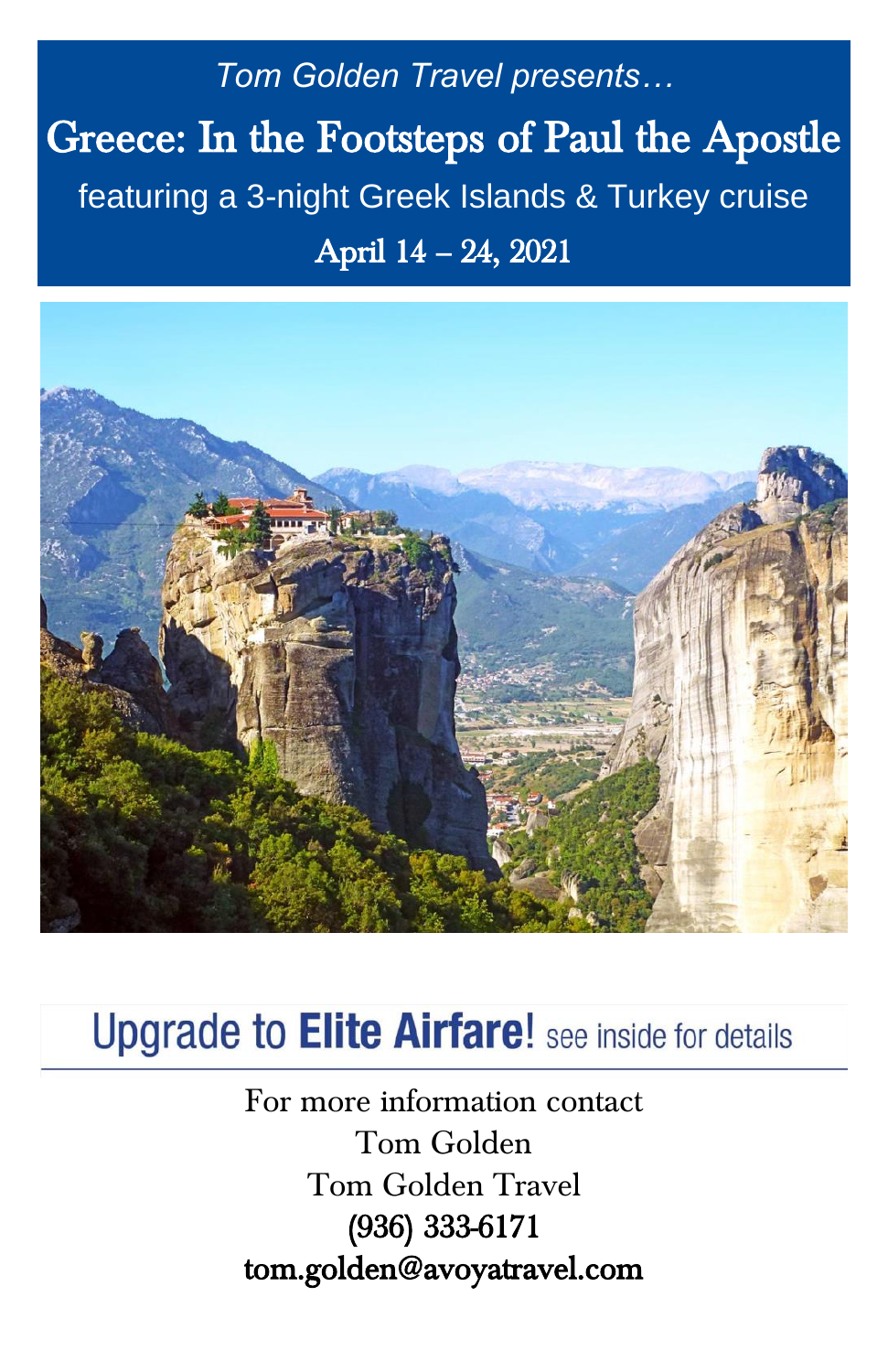

11 Days **●** 20 Meals: 9 Breakfasts, 3 Lunches, 8 Dinners

## Inside Cabin Double Rate \$3,158 Inside Cabin Single Rate \$3,658 Outside Cabin Double Rate \$3,358 Outside Cabin Single Rate \$4,058

**Included in Price:** Port Charges, Hotel Transfers

**Not included in price:** Cancellation Waiver and Insurance of \$349 per person

IMPORTANT CONDITIONS: Your price is subject to increase prior to the time you make full payment. Your price is not subject to increase after you make full payment, except for charges resulting from increases in government-imposed taxes or fees. Once deposited, you have 7 days to send us written consumer consent or withdraw consent and receive a full refund. (See registration form for consent.)

**Cruise-Land:** These combine the best of land and sea. These tours feature all the qualities of our traditional escorted tours, including a Tour Manager; and include high quality cruise ships that feature various amenities.

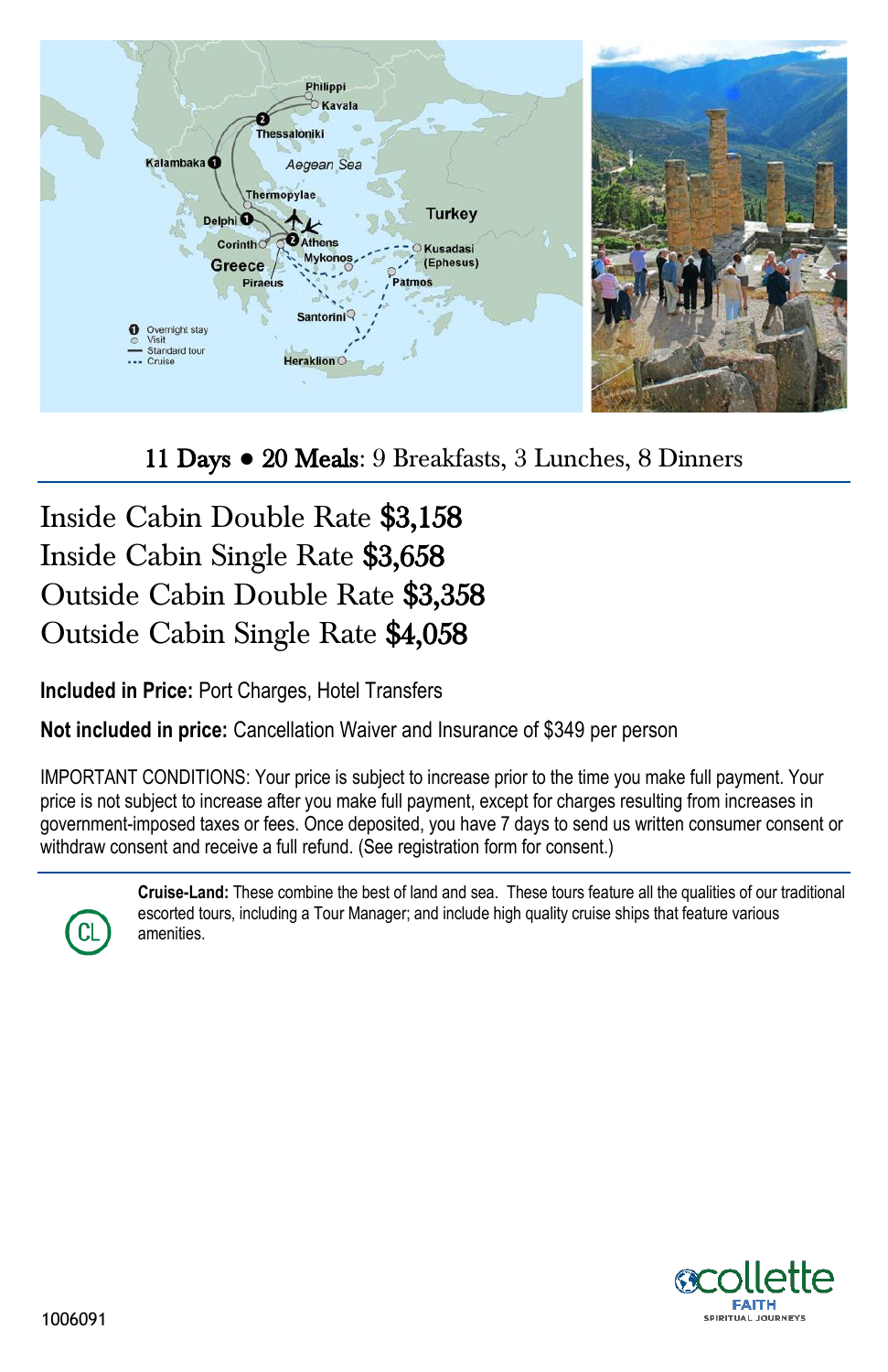



### Collette Experiences

- Stop at two monasteries in Meteora and learn about the resident monks.
- See Mars Hill where Paul delivered his "Men of Athens" speech.
- Visit the Museum of Byzantine Culture, one of the finest museums of Byzantine art.

## Must-See Inclusions

- Explore ancient Corinth on a guided tour featuring the Agora.
- Join a local expert exploring the monuments of ancient Athens.
- See the Bema where Paul was brought before the tribunal, as recorded in Acts.

### Culinary Inclusions

 Feast on local Greek cuisine and fine wine in a traditional taverna.

Highlights: Athens, Taverna Dinner Show, 3-Night Cruise, Mykonos, Ephesus, Patmos, Santorini, Thessaloniki, Kavala, Philippi, Meteora, Delphi, Corinth, The Acropolis

Day 1: Wednesday, April 14, 2021 Overnight Flight Paul the Apostle, the prolific writer of the New Testament letters, was one of the first Christian missionaries. Trace his journey through the ancient cities and pastoral countryside of Greece and Turkey.

Day 2: Thursday, April 15, 2021 Athens, Greece - Tour Begins Your tour begins in Athens, Greece's lively capital. This evening, join your fellow travelers for a welcome dinner in Athens' historic district – the Plaka – a lively historic neighborhood nestled at the foot of the Acropolis. Feast on local cuisine and enjoy fine wine in a

traditional taverna while Greek entertainment creates a wonderful ambiance around you. *(D)*

#### Day 3: Friday, April 16, 2021 Athens - Piraeus\* (Embarkation) - Mykonos

Embark on a wonderful 3-night cruise to the Greek Islands and Turkey. Breakfast, lunch and dinner are served daily while on board. Mykonos, the whitewashed jewel of the Cyclades Islands, is your first stop. This charming, mountainous island is known for the hundreds of tiny chapels, whitewashed buildings and beautiful windmills that dot its landscape. Don't miss Mykonos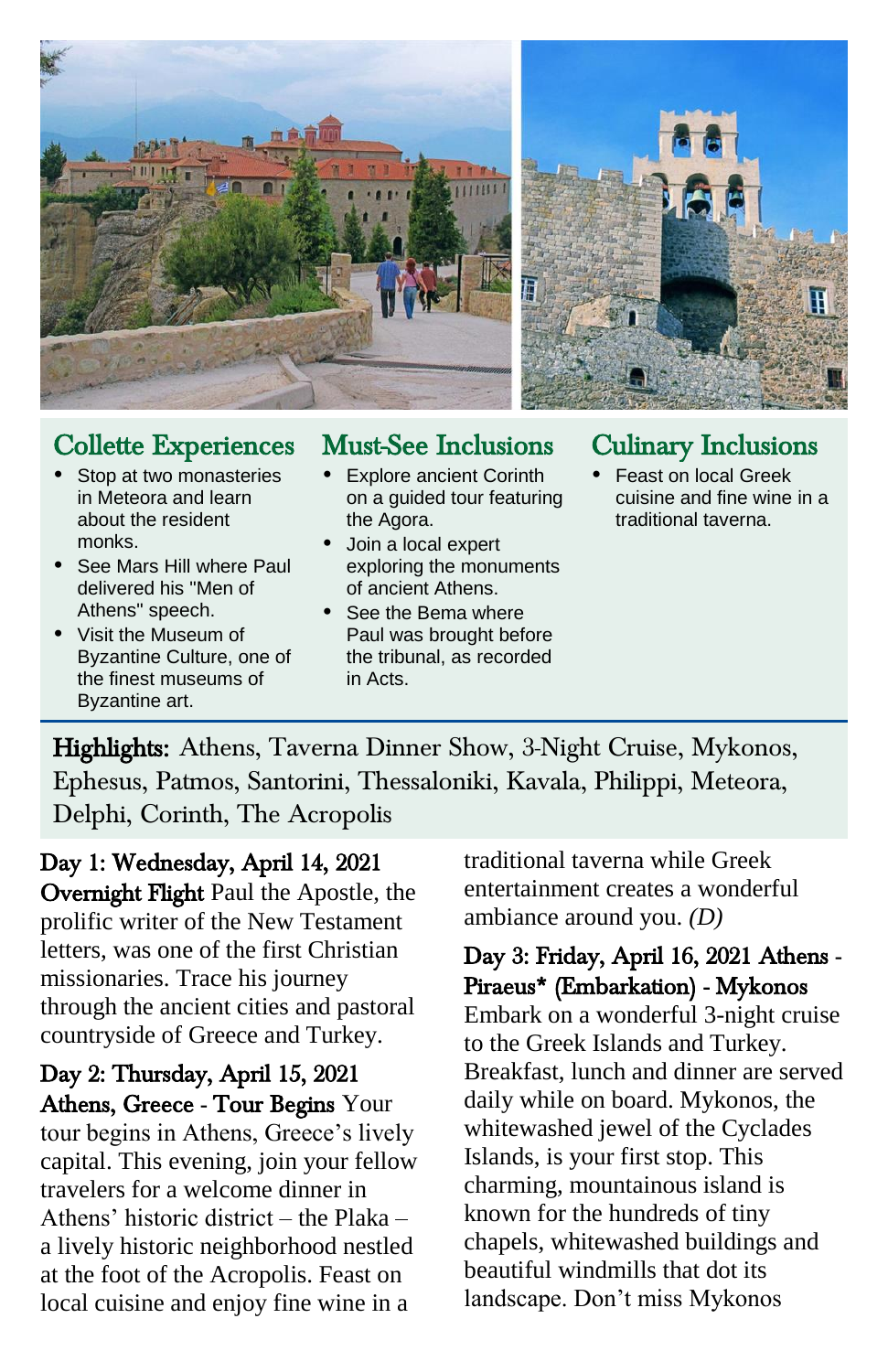

Town, where mazes of narrow streets link the whitewashed buildings and traditional life continues amidst the bustling activity. Enjoy free time to explore this island paradise. *(B, L, D)*

### Day 4: Saturday, April 17, 2021 Kusadasi, Turkey - Patmos, Greece

Visit the Turkish port of Kusadasi for an included excursion to the ruins of Ephesus, a UNESCO World Heritage site, where Paul the Apostle spent three years during his ministry and where its inhabitants were the recipients of Paul's famous epistle. Visit the House of Mary, where she is said to have spent her last days. A visit to the ruins includes the Agora, the great theater, and the stadium where chariot races took place and gladiatorial combats were held. It is said that Paul himself fought here against wild beasts. Continue your cruise to Patmos, the "Jerusalem of the Aegean." Visit the Monastery of John and the Cave of the Apocalypse where John the Evangelist, inspired by God, wrote the Book of Revelation during his exile. *(B, L, D)*

Day 5: Sunday, April 18, 2021 Heraklion (Crete)\*\* - Santorini Enjoy

an excursion to the incredible open-air museum of the Minoan Palace of Knossos. Then, during free time in Crete's largest city, enjoy a variety of museums, shopping, or visit a nearby winery to sample traditional Greek wine. Later, arrive on the fabled island of Santorini, known as the "Black Pearl of the Aegean." Enjoy time at leisure to independently explore this lovely port or purchase a ship excursion from the cruise line. *(B, L, D)*

### Day 6: Monday, April 19, 2021 Piraeus\* - Disembark Cruise Ship -

Thessaloniki After an early morning disembarkation, travel north. Make a picture stop at Thermopylae, famous for its heroic defense by Leonidas and his courageous Spartans against the Persian army. Your day ends in Thessaloniki, Greece's second largest city. Founded in 315 B.C., Thessaloniki was an early center for Christianity; it is where Paul visited and preached during the winters of A.D. 49-50 and wrote two epistles to the ancient Thessalonians. Visit the Museum of Byzantine Culture, one of the finest museums in the world devoted to Byzantine art and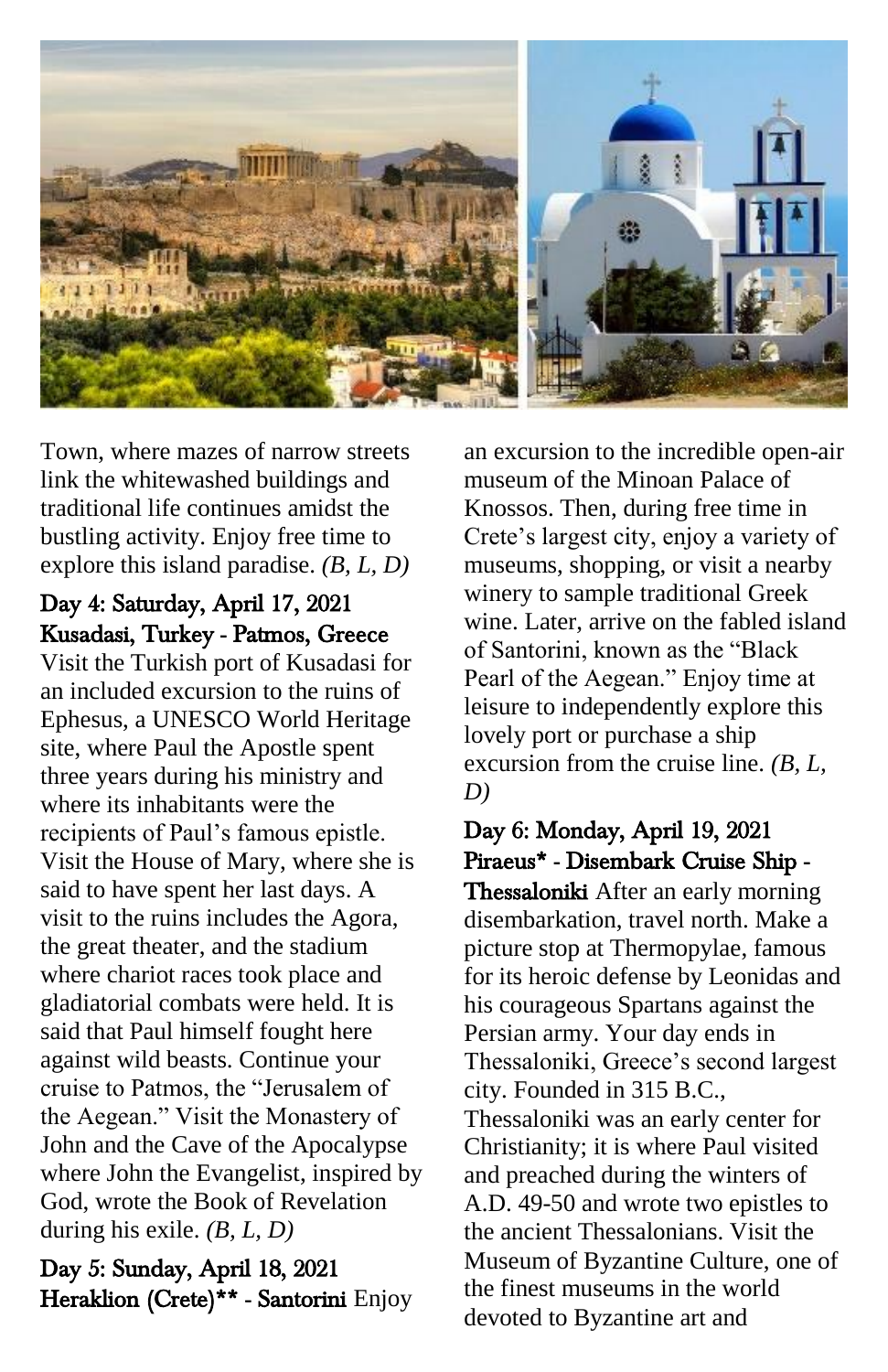

civilization with an impressive collection of many Byzantine and early Christian frescoes, icons and artifacts. *(B, D)*

### Day 7: Tuesday, April 20, 2021 Thessaloniki - Kavala - Philippi -

Thessaloniki Travel to the coastal town of Kavala where Paul, accompanied by Silas, Luke and Timothy, first set foot on European soil. In nearby Philippi, Paul delivered his first sermon in Europe, planting the seeds of Christianity. Join a local expert for a guided tour of this historic town featuring the archaeological site and monuments spanning the Ancient, Roman and Byzantine eras. See the dungeon where Paul was held prisoner and the site where he baptized Lydia, the first Christian in Europe. *(B)*

#### Day 8: Wednesday, April 21, 2021 Thessaloniki - Meteora - Kalambaka

Proceed through the fertile Thessalian Valley – the "breadbasket" of Greece – to spectacular Meteora, a UNESCO World Heritage site. These dark, sandstone pinnacles rise abruptly from the plain of Thessaly, with six historic monasteries perched upon their peaks. Beginning in the 10th century,

hermits, monks and ascetics sought solitude and spirtual solace in these dramatic crags. Visit two amazing Meteora monasteries\*\*\* which are renowned for their intricate construction and exquisite Byzantine art. Overnight in Kalambaka. *(B, D)*

Day 9: Thursday, April 22, 2021 Kalambaka - Delphi Travel through scenic mountain terrain to Delphi, one of the most moving sites of the ancient world. Once considered the "navel of the world," Delphi is nestled on the slopes of Mount Parnassus in a landscape of unparalleled beauty and majesty. Pilgrims once came from all over the ancient world to consult its mysterious oracle. A guided tour takes you along the Sacred Way to see the Doric Temple and the Sanctuary of Apollo, the Treasuries, and the intriguing Archaeological Museum with its staggering collection of ancient artifacts including the 5thcentury bronzed Charioteer. *(B, D)*

Day 10: Friday, April 23, 2021 Delphi - Corinth - Athens Travel to Corinth where Paul wrote two epistles, lived and preached for two years. Explore ancient Corinth on a guided tour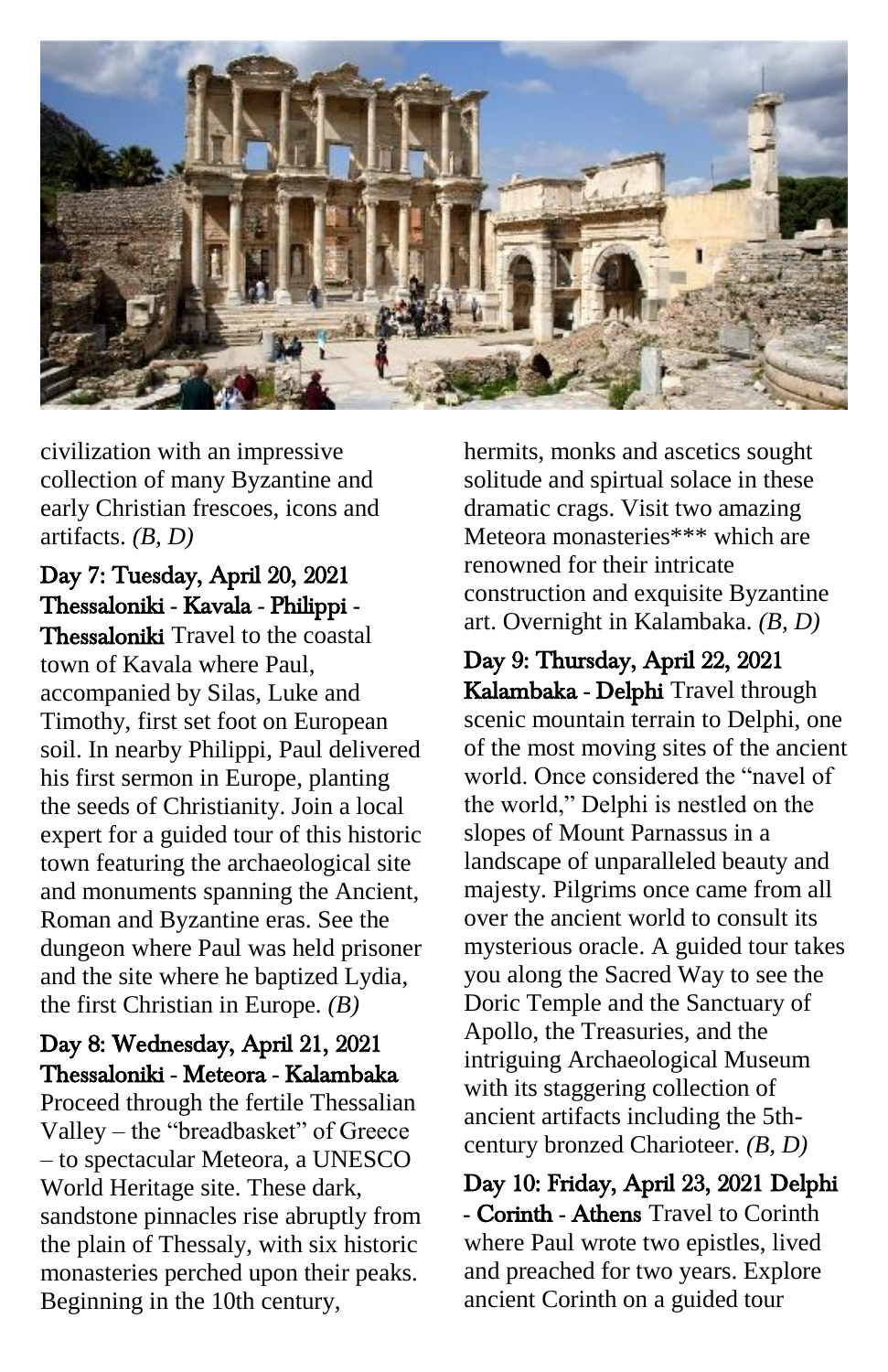featuring the Agora, where Paul's trial by Gallio took place, and the Bema, where Paul was brought before the tribunal, as recorded in the Acts of the Apostles. In Athens, see the hill of Areopagus (Mars Hill) – where Paul delivered his famous "Men of Athens" speech – and visit the incomparable Acropolis. This evening, join your fellow travelers for a farewell dinner celebrating the end of a marvelous trip. *(B, D)*

Day 11: Saturday, April 24, 2021 Athens - Tour Ends You've explored the ancient land where Paul the Apostle made missionary journeys. You've seen the places to which he sent his famous epistles – Thessalonians, Philippians and Corinthians – and seen many of the places described in the Acts of the

Apostles. Return home inspired by the incredible, soothing landscapes and the words and deeds of Paul the Apostle. *(B)*

#### **Itinerary at a glance**

| Day 1                                          | Overnight Flight                                  |
|------------------------------------------------|---------------------------------------------------|
| Day 2                                          | Crowne Plaza Athens City<br>Center, Athens        |
| Days $3-5$                                     | Celestyal Cruises, Piraeus                        |
| Days 6, 7                                      | <b>Capsis Hotel</b><br>Thessaloniki, Thessaloniki |
| Day 8                                          | Famissi Eden Hotel,<br>Kalambaka                  |
| Day 9                                          | Domotel Anemolia Resort<br>& Conference, Arachova |
| Day 10                                         | Holiday Inn Athens Attica,<br>Athens              |
| On some dates alternate hotels may be<br>used. |                                                   |

#### **Experience It! Philippi**

Toward the end of the year 52 C.E., Paul the Apostle arrived in the ancient city of Philippi to preach the new faith. Philippi was a bustling and prosperous Roman garrison town on an important trade route between Italy and Persia. Its population's religions reflected the diversity of such a busy settlement. Residents worshipped Greek, Roman, Phrygian and Egyptian gods and there was a small Jewish population as well. Here Paul met Lydia, a local woman and merchant of purple cloth, who became the first European Christian. Paul's time in Philippi is described in the Acts of the Apostles, and his ongoing relationship with the city's residents and growing Christian population is revealed in his Epistles to the Philippians. Philippi is considered to be the most important archaeological site of eastern Macedonia. Explore the impressive site with a local guide and see where Paul baptized Lydia and where he was held prisoner by Roman authorities.

#### **Please Note:**

IDENTIFICATION

Passports are required for this tour at your expense. Certain countries require a minimum of 6 months passport validity from date of return home. You are strongly urged to contact the appropriate consulate for details. Visit

www.travel.state.gov for the U.S. State Department for the latest details about passports and visa requirements. IMPORTANT: We recommend that our clients traveling abroad take a photocopy of their

**For important reservation information visit https://gateway.gocollette.com/link/1006091. You can also find this information on your tour documents.**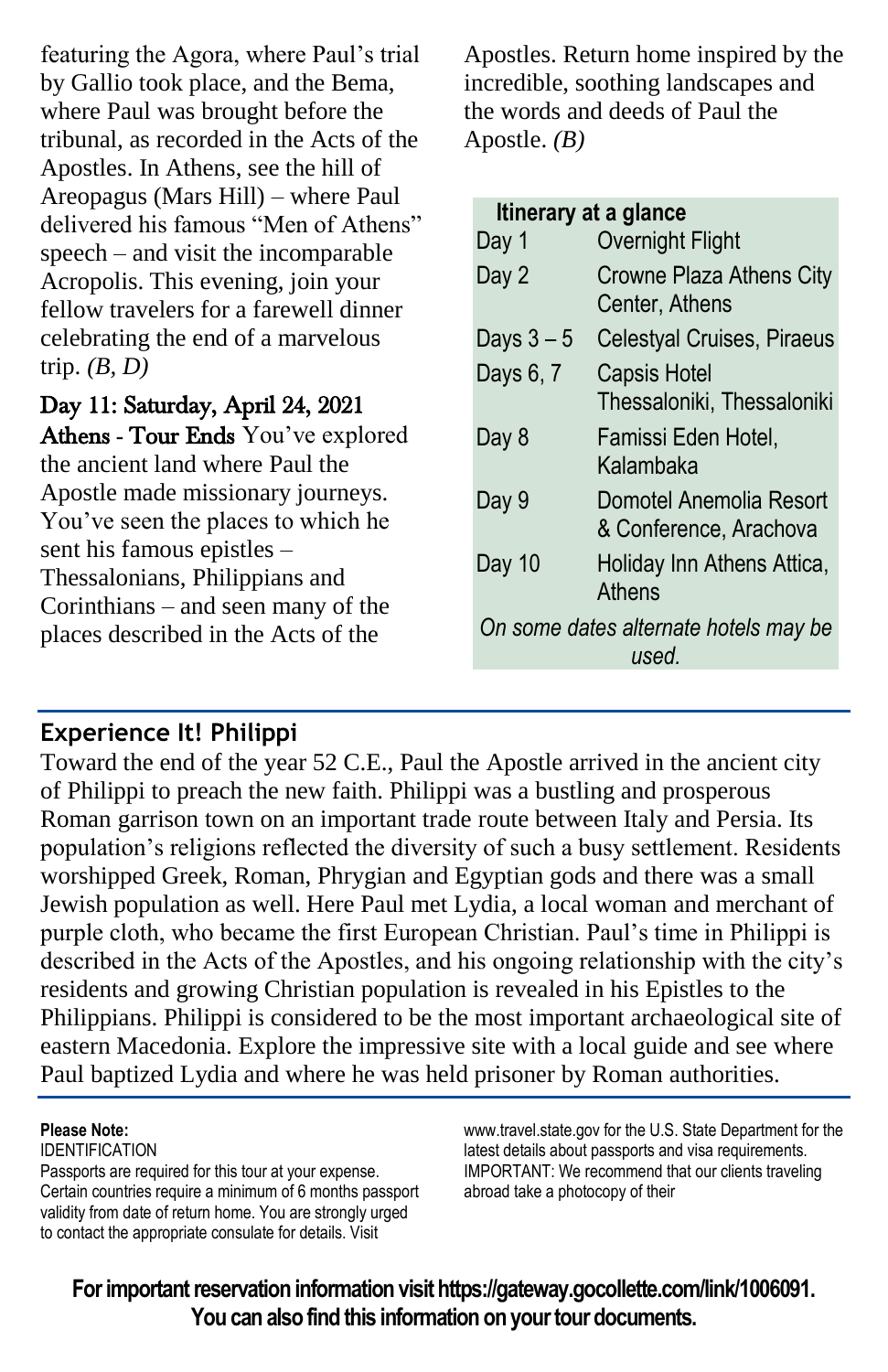passport and applicable visas. It should be packed separately from your actual passport and visa. We also recommend leaving a copy at home with your emergency contact.

Your cruise ship provides a "blanket visa" when visiting Ephesus, Turkey. There is no need for you to buy a Turkish visa as long as you travel with the group to/from Ephesus.

*Effective for travel after January 2021, all visitors who do not need a visa to enter Europe will be expected to apply for an ETIAS travel authorization, for a fee, when visiting a Schengen Area Country. To identify Schengen Area Countries and to complete the ETIAS application, please visit https://www.etiasvisa.com/*

Port taxes, service charges and fees of approximately \$159 USD (subject to change without advance notice), quoted at time of booking, per person is not included in the land-only tour cost. Single cabins, if confirmed, are higher.

Museum visits and shopping may be affected by the observance of religious or local holidays.

The days and order of sightseeing may change to best utilize your time on tour.

Optional shore excursions are available for purchase directly from the ship upon embarkation.

Single accommodations are limited and are available on a first come, first served basis. Triple accommodations are limited and will be confirmed upon request and availability from the cruise line.

Order of ports may be changed by the cruise line.

To complete your tour, we include roundtrip airport-to-hotel transfers when purchasing our airfare with your tour. If you have arranged for your own air, we are pleased to provide you the option of *purchasing* these transfers. Please note that all transfers will leave at pre-scheduled times.

\*Port of embarkation/disembarkation can be either Piraeus or Lavrion. Please check your final travel documents for the correct listing.

\*\*For sailings during the Greek Easter period (May 2, 2021) Crete may not be available as a port of call. Instead, more time is spent in Patmos and Santorini.

\*\*\*In order to enter the monasteries in Meteora, all guests must have their shoulders covered, women must wear skirts that cover the knees and men must wear long trousers.

Cruise ships have a limited quantity of cabins available in each cabin category. We will make every effort to

accommodate your cabin category preference at the time of booking. If the cabin category preferred is not available at the time of booking, the next closest category available will be offered and a surcharge may apply.

Celestyal Cruise Lines cabin categories are based on the following: Inside superior cabin IB (deck 3 or 4) and IC (deck 5 or 6); and outside cabin XB (deck 3 or 4) and XC (deck 5 or 6). Cabin availability is first come first serve.

Many activities in this itinerary include walking on uneven terrain, or require significant walking at times. Some of the unique experiences, such as visiting historical areas, mean accessing locations by foot because motor coaches are restricted. If you require a walker or wheelchair, or have difficulty walking, you may not be able to access some of these areas and may want to consider an alternate Collette vacation. Our travel counselors can provide additional information or assistance to help you determine the perfect trip for you.

This tour includes moderate physical activity. The itinerary blends some longer days with shorter days and more leisure time. Walking tours, as well as walking slightly longer distances, up stairs or on uneven walking surfaces, should be expected.

Prior to full payment for the program, the cruise line reserves the right to impose a supplemental fuel charge. Should this occur, you will be notified of the additional charges.

Due to flight schedules, a pre or post night may be required at an additional cost to you.

On Mykonos Island, round trip transfers by bus to/from the ship to/from Mykonos Town are included in the land price of the program.

Please be advised many airlines do not provide advance seat assignments until check-in at the airport. Advance seating will be subject to the airline's terms and conditions.

Economy air rate and schedule are applicable for groups of 10 or more traveling on the same flights and dates.

**A deposit of \$500 per person is due upon reservation. Reservations are made on a first come, first served basis. Reservations made after the deposit due date of October 08, 2020 are based upon availability. Final payment due by December 15, 2020. Deposits are refundable up until October 15, 2020.**

CST#2006766-20 UBN#601220855 Nevada Sellers of Travel Registration No. 2003-0279

For more information visit https://gateway.gocollette.com/link/1006091